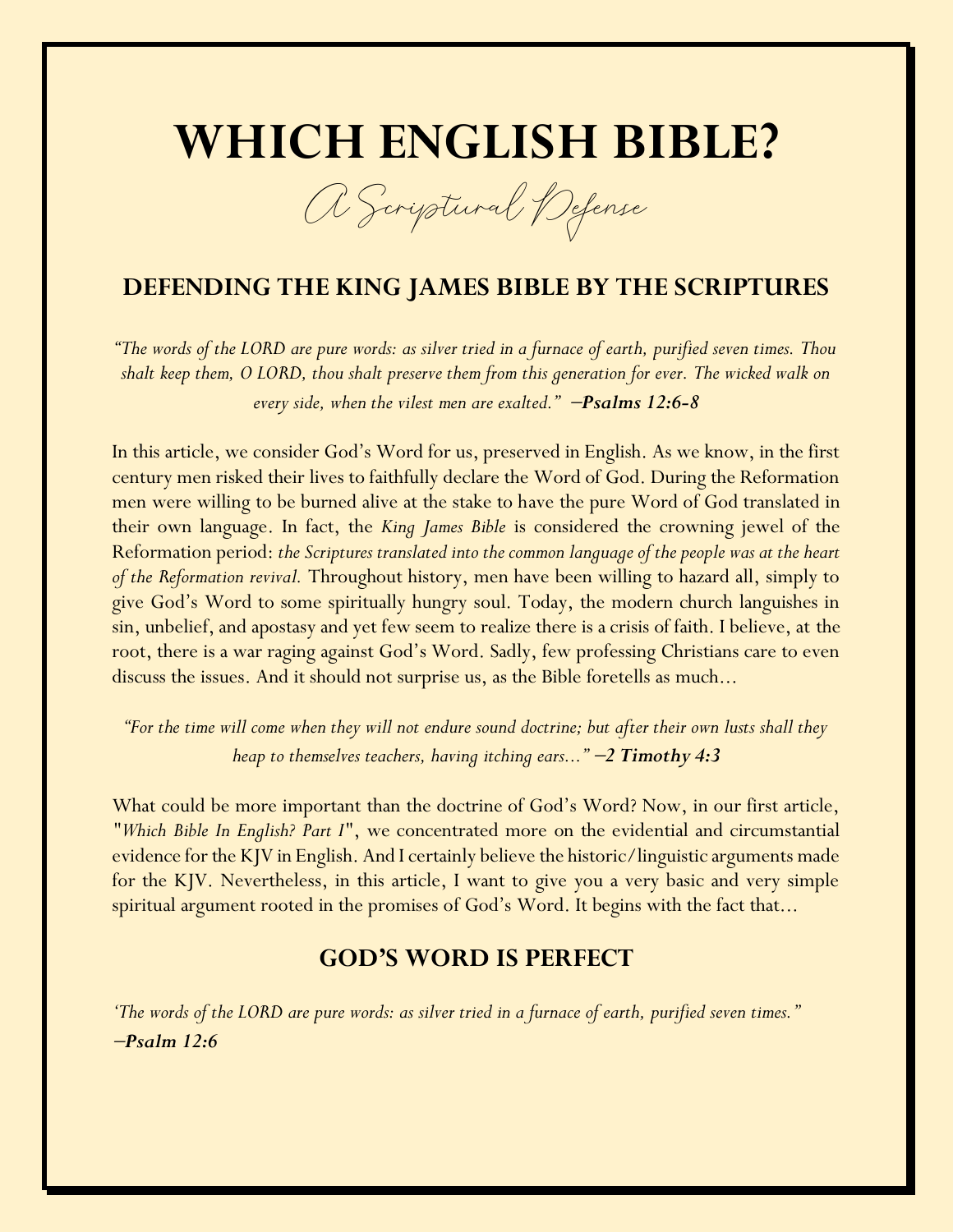It is only reasonable to conclude: the very words of God are intrinsically perfect, infallible, and without contradiction.

#### *"The law of the LORD is perfect..."* <sup>−</sup>*Psalms 19:7*

Not only is this the Scripture's testimony of itself, it is also logical. If God is perfect and He is, then His Word must therefore, be perfect. If God were not perfect, He would cease to be God: this is an absolute. Likewise, God's Word, by nature, is perfect.

*"Every word of God is pure..."* <sup>−</sup>*Proverbs 30:5*

Thus, if any translation of the Scripture ceases to be perfect it cannot, by strict definition, accurately be referred to as God's Word.

*"For the word of the LORD is right..."* <sup>−</sup>*Psalms 33:4*

This is critical to the topic under consideration. As Christians, the Word of God is our highest authority.

*"My ground is the Bible. Yea, I am a Bible-bigot. I follow it in all things, both great and small."* <sup>−</sup>*John Wesley*

Thus, as our highest authority, it is self-attesting. Simply meaning, it verifies itself. God's Word is a reflection of God's character and the Scriptures declare of God...

*" ...(God) he could swear by no greater, he sware by himself"* <sup>−</sup>*Hebrews 6:13*

There is no higher ground to appeal to; as self-attesting, the Word of God judges us, we don't judge it. Seeing this is true, we stand, by faith, on the bedrock of God's Word, even to verify God's Word. Thus, any appeal to verify its authenticity by any other means than itself, is to actually cast a shadow on its self-attesting nature. This doesn't mean that we can't point to the historic/linguistic proof, but that ultimately, we believe God's testimony of His book. Hence, we must agree, God's Word is perfect and if we have His Word, our translation must be perfect. This is something that all professing Christians confess, at least in theory.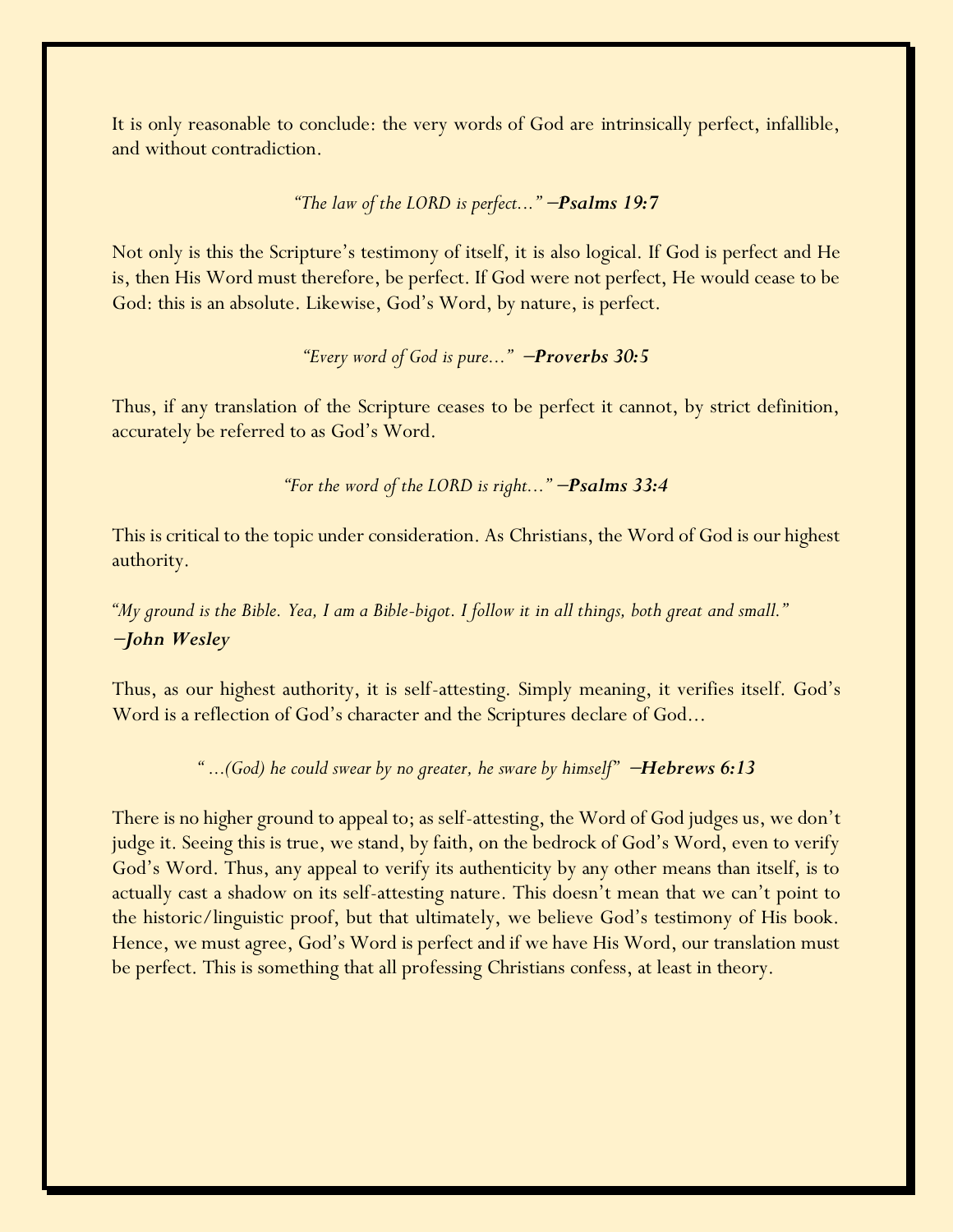# **GOD HAS PROMISED TO PRESERVE HIS WORD IN HIS WORD**

*"Thou shalt keep them, O LORD, thou shalt preserve them from this generation for ever."* <sup>−</sup>*Psalm 12:7*

The promise is clear: God will keep His Word from that generation (to which this promise was spoken/written) and forever. God's Word is perfect and He has promised to preserve His perfect Word. What could be more settling and comforting than this? Many, even most, say this is impossible and manifestly false: *"there are no perfect Bibles, all have been corrupted,"* they declare. In the garden, the enemy used a beautiful and clever serpent as a vessel to speak to Eve, the bride of Adam. Again, today, Satan is using another beautiful and clever vessel, "textual critics, bible-correctors-agnostics" who echo the same yarn to the unsuspecting and naive Bride of Christ...

#### *"...yea, hath God said"* −*Genesis 3:1*

This lie, along with, "ye shall not surely die," are the two greatest spiritual weapons in the devil's arsenal. The question is, "Who will we believe?" The devil or the Word of God?

#### *"Beware of reasoning about God's Word, obey it."* <sup>−</sup>*Oswald Chambers*

It is heart-rending to see bumbling, unbelieving, professing Christians embrace the accusation that God's Word has not been preserved. Of course, their confidence is broken because they reason, "if fallible men had anything to do with the copying of the original manuscripts it must be questioned." Of course, they arrive at this conclusion by reading textual criticism written by "men." But we read in *John 19:19-22*...

*"And Pilate wrote a title, and put it on the cross. And the writing was, JESUS OF NAZARETH THE KING OF THE JEWS. This title then read many of the Jews: for the place where Jesus was crucified was nigh to the city: and it was written in Hebrew, and Greek, and Latin. Then said the chief priests of the Jews to Pilate, Write not, The King of the Jews; but that he said, I am King of the Jews. Pilate answered, What I have written I have written."* −*Jn 19:19-22*

Notice, God providentially overrides the evil and wicked intentions of godless men as they attempted to change the written truth of God. This should be a great encouragement and comfort to all Christians, seeing we believe God has divinely preserved His Word (KJV).

As we discussed in our first *KJB Defense*, '*Four Superior Reasons*', amazingly, Bible-correctors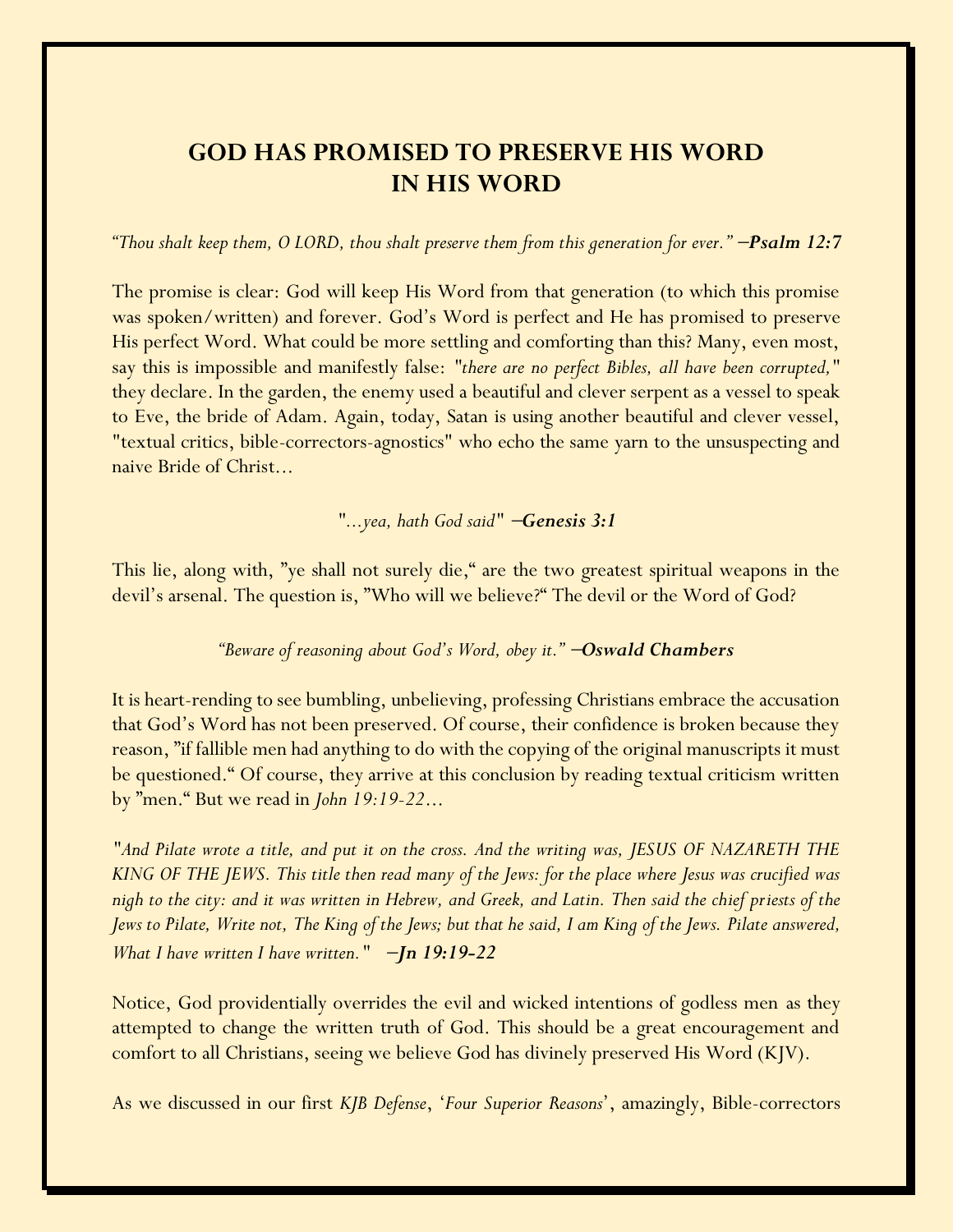question the King James Bible because God used men to translate, while they, by faith, hold to the opinions of men. How do they know that their favorite analysis attacking God's Word is accurate? How can they be sure these documents, questioning the King James Bible, are reliable, seeing they are written/copied/published by fallible men?

Again, a bit ironic isn't it?

To chide us for clinging to God's Word, by faith, while basing their arguments on fallible writings of men, is hypocrisy in the extreme. Make no mistake, God has promised to preserve His Word and there are many kindred promises throughout the Scripture, for example...

*"The grass withereth, the flower fadeth: but the word of our God shall stand for ever."* <sup>−</sup>*Isaiah 40:8*

*"Heaven and earth shall pass away, but my words shall not pass away."* <sup>−</sup>*Mark 13:31*

If we reject the idea, as many apostates do, that a perfectly preserved Bible exists, then we call God a liar and we are guilty of unbelief. Moreover, we would certainly be disqualified to discern God's Word while we, by default, resist and renounce His declaration of Himself. To that uninformed mechanic, *"Put down the hammer, that is not a screwdriver, you aren't going to fix my car out of ignorance."* Likewise, no man can tell us what is or isn't God's Word out of an admitted position of ignorance.

# **GOD'S PEOPLE NEED GOD'S WORD**

*"Thou shalt keep them, O LORD, thou shalt preserve them from this generation forever."* −*Psalms 12:7*

Some, to undermine this promise, insist the object of the promise in Psalm 12:7 is God's people, rather than God's Word. Now, even if this were true, as we have pointed out, Psalm 12:6-7 is hardly the only passage where God promises to preserve His Word. Nonetheless, I believe this is a poor exegesis of this verse. The rule of nearest antecedent indicates it refers to the Words of God. The tense also favors God's Words being preserved. Nevertheless, let us assume this poor interpretation is true. Obviously, God's people cannot be preserved apart from the promise to preserve them, hence, His Word is preserved as well. So, this is a nonissue in our argument, but it does establish another Scriptural absolute: *God's people need God's Word.* Remember, Jesus quoting the law, declared to Satan...

> *"Man shall not live by bread alone, but by every word that proceedeth out of. the mouth of God."* −*Matthew 4:4*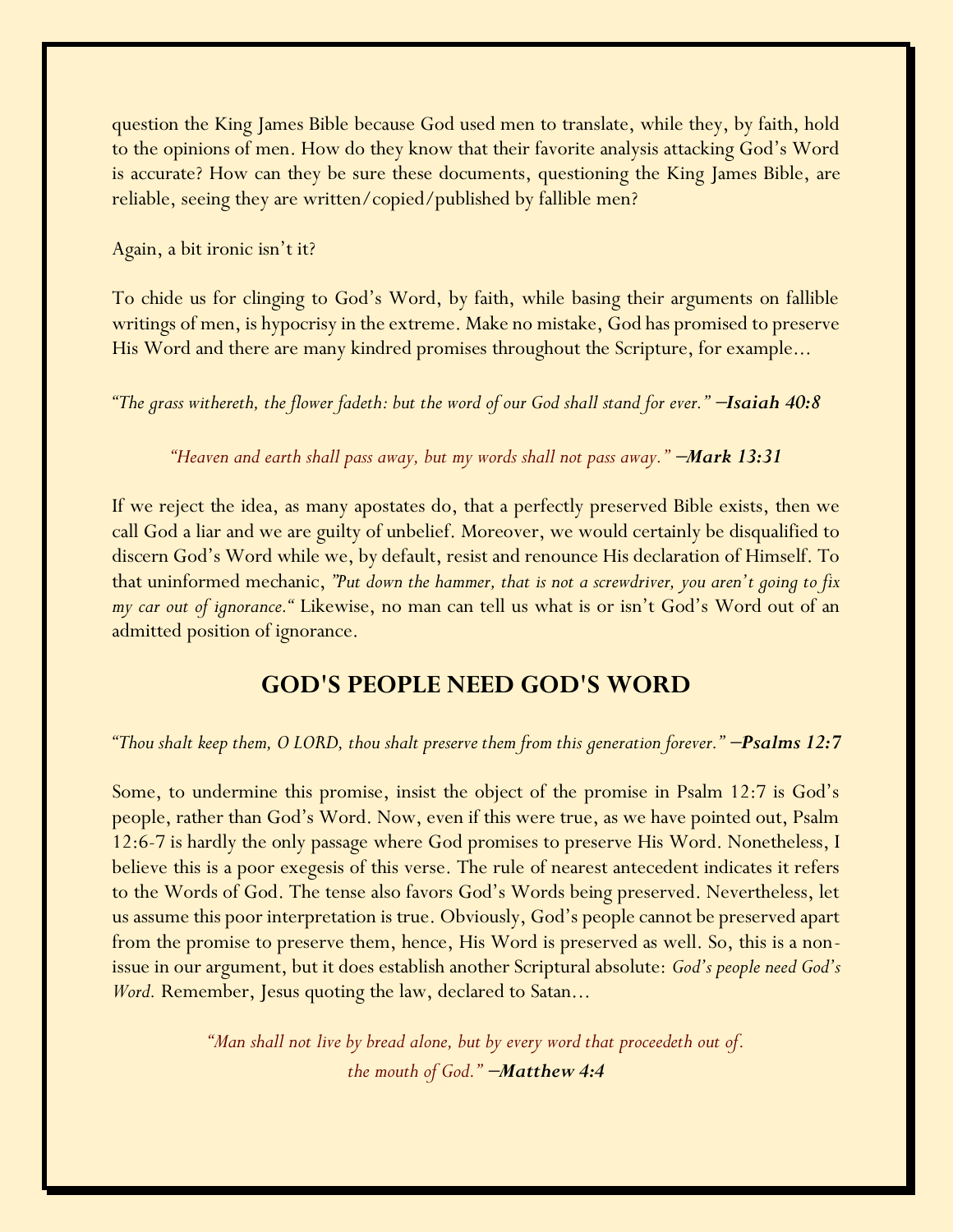According to God's Word, if we do not have *every Word of God*, we cannot live. In other words, preservation is a matter of spiritual life and death. And therefore, we can conclude, based on God's testimony of Himself, that He would not leave His people without His Word. And so, we see God's Word is perfect, God has promised to preserve His perfect Word, and God's people must have God's Word...

# **HENCE, THERE MUST BE A PERFECT BIBLE**

#### *"Thou shalt keep them, O LORD, thou shalt preserve them from this generation forever."* <sup>−</sup>*Psalm 12:7*

Based solely on the promises in Scripture, we must conclude, there must be a perfect Bible. If we deny this, we are not denying a movement, or the opinions of men, but we are denying the Scriptures themselves. In light of this crisis of simple trust in God, one should wonder, *"if God can't keep His book together, how is he going to raise us up on the last day?"* Hence, at the root and the foundation of this controversial issue is faith. Whatever anyone believes about the Word of God is grounded in faith. We either exercise faith in God, or faith in man, one or the other. When God convicted us, we first had to change our mind about His Word. Nevertheless, it is every man's responsibility, once he sees this fact, to identify God's preserved Word. And this is a matter of the heart, rather than the intellect; a matter of spirit, rather than merely the mind...

#### *"My sheep hear my voice, and I know them, and they follow me..."* <sup>−</sup>*John 10:27*

Indeed, this is why many will admit, *"I prefer the King James Bible, but I don't believe it is perfect,"* which, of course is unbelief and illogical. Thus, if we believe the Scriptures, we must believe there is a perfect Bible. Will it be in every language? Not necessarily, the promise is not that pervasive, but I certainly believe that would be God's intention. But why then in English? Consider that God, in His providence, perhaps separated the English language for His use, somewhat like He did Greek. He knew English would be the primary world language, a standard for many missionaries, etc. Many languages have the Scriptures translated into their language which is equivalent to the KJV. Many others do not, but this does not prove the KJV is not God's perfect Word for the English speaking people.

## **FINALLY, TWO PERFECT BIBLES CANNOT DISAGREE**

*"Can two walk together, except they be agreed?"* −*Amos 3:3*

Many erroneously believe that both the King James Bible and the modern versions are all